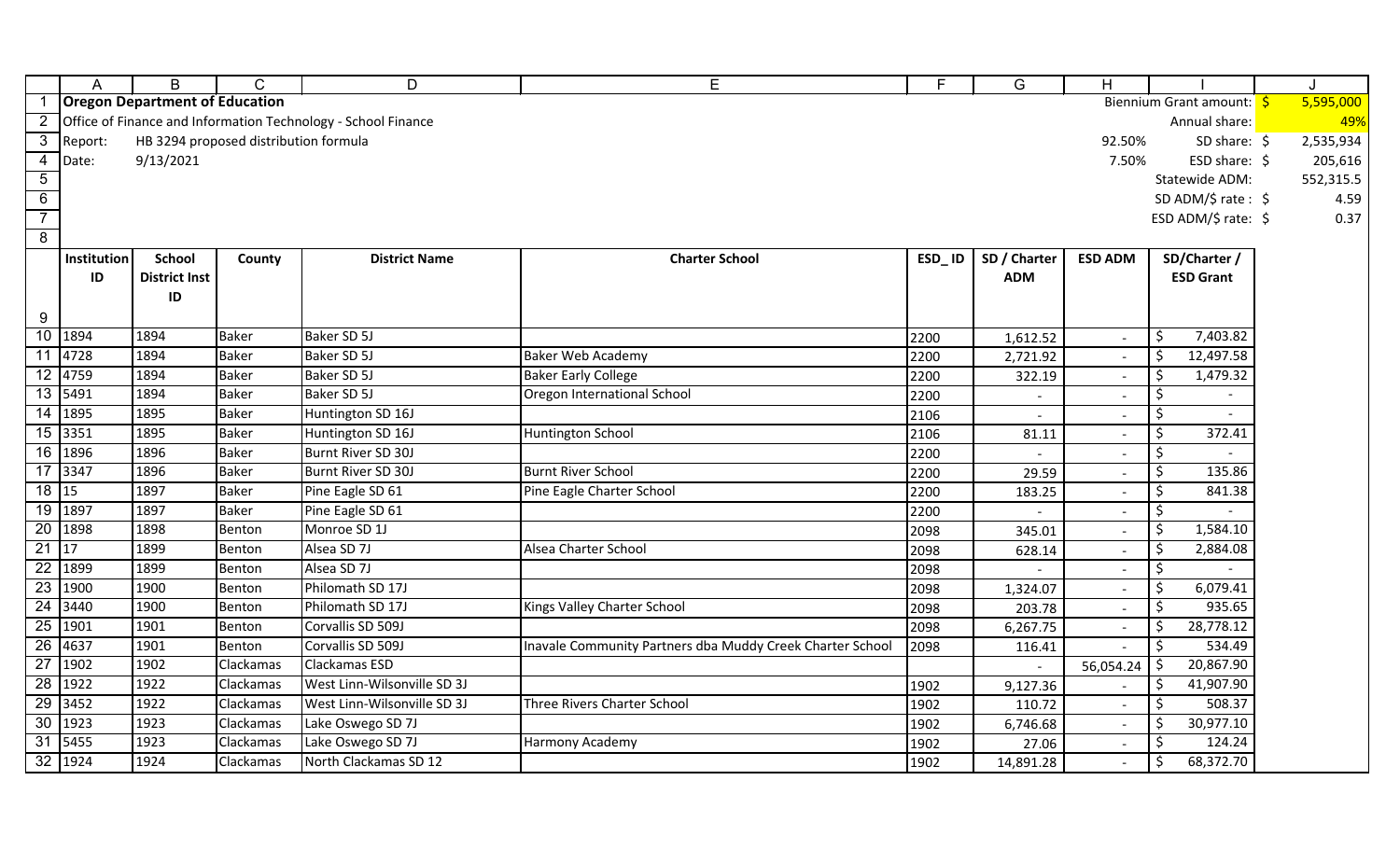|                 | А         | B    | C                | D                       | E                                         | F.   | G                        | H                        |    |           |  |
|-----------------|-----------|------|------------------|-------------------------|-------------------------------------------|------|--------------------------|--------------------------|----|-----------|--|
|                 | 33   4223 | 1924 | Clackamas        | North Clackamas SD 12   | Clackamas Web Academy                     | 1902 | 568.48                   |                          | \$ | 2,610.15  |  |
| $\overline{34}$ | 4226      | 1924 | Clackamas        | North Clackamas SD 12   | Clackamas Middle College                  | 1902 | 274.23                   |                          | \$ | 1,259.12  |  |
| 35              | 4369      | 1924 | Clackamas        | North Clackamas SD 12   | Milwaukie Academy of the Arts             | 1902 | 284.19                   |                          | \$ | 1,304.85  |  |
| 36              | 4475      | 1924 | Clackamas        | North Clackamas SD 12   | Cascade Heights Public Charter School     | 1902 | 227.73                   |                          | .S | 1,045.61  |  |
| $\overline{37}$ | 1925      | 1925 | <b>Clackamas</b> | Molalla River SD 35     |                                           | 1902 | 2,205.34                 | $\blacksquare$           | Ŝ  | 10,125.73 |  |
| $\overline{38}$ | 4745      | 1925 | <b>Clackamas</b> | Molalla River SD 35     | Molalla River Academy                     | 1902 | 210.80                   |                          | \$ | 967.88    |  |
| 39              | 4818      | 1925 | Clackamas        | Molalla River SD 35     | Renaissance Public Academy                | 1902 | 73.66                    |                          |    | 338.21    |  |
| 40              | 1926      | 1926 | Clackamas        | Oregon Trail SD 46      |                                           | 1902 | 4,004.32                 | $\overline{\phantom{a}}$ | \$ | 18,385.67 |  |
| 41              | 4820      | 1926 | Clackamas        | Oregon Trail SD 46      | Oregon Trail Academy                      | 1902 | 295.42                   |                          | \$ | 1,356.41  |  |
| 42              | 1927      | 1927 | <b>Clackamas</b> | Colton SD 53            |                                           | 1902 | 499.22                   | $\blacksquare$           | .S | 2,292.15  |  |
|                 | 43 1928   | 1928 | <b>Clackamas</b> | Oregon City SD 62       |                                           | 1902 | 6,341.68                 |                          | \$ | 29,117.56 |  |
| 44              | 2735      | 1928 | <b>Clackamas</b> | Oregon City SD 62       | Oregon City Service Learning Academy      | 1902 | 153.69                   | $\overline{\phantom{a}}$ | \$ | 705.66    |  |
| 45              | 4480      | 1928 | Clackamas        | Oregon City SD 62       | Springwater Environmental Sciences School | 1902 | 198.03                   | $\overline{\phantom{a}}$ |    | 909.25    |  |
| 46              | 4585      | 1928 | <b>Clackamas</b> | Oregon City SD 62       | Alliance Charter Academy                  | 1902 | 383.33                   |                          | \$ | 1,760.04  |  |
| 47              | 4802      | 1928 | Clackamas        | Oregon City SD 62       | Clackamas Academy of Industrial Sciences  | 1902 | 273.28                   |                          | .S | 1,254.75  |  |
| 48              | 1929      | 1929 | Clackamas        | Canby SD 86             |                                           | 1902 | 4,187.48                 |                          | Ŝ  | 19,226.64 |  |
| 49              | 1930      | 1930 | <b>Clackamas</b> | Estacada SD 108         |                                           | 1902 | 1,743.68                 | $\overline{\phantom{a}}$ | Ŝ  | 8,006.03  |  |
| 50              | 4670      | 1930 | <b>Clackamas</b> | Estacada SD 108         | Summit Learning Charter                   | 1902 | 1,432.11                 | $\overline{\phantom{a}}$ | \$ | 6,575.47  |  |
| 51              | 4760      | 1930 | <b>Clackamas</b> | Estacada SD 108         | Summit Community College High School      | 1902 |                          |                          | \$ |           |  |
| 52              | 1931      | 1931 | Clackamas        | Gladstone SD 115        |                                           | 1902 | 1,794.47                 |                          | \$ | 8,239.24  |  |
| 53              | 1933      | 1933 | Clatsop          | Astoria SD 1            |                                           | 2230 | 1,788.49                 |                          | \$ | 8,211.78  |  |
| 54              | 1934      | 1934 | Clatsop          | Jewell SD 8             |                                           | 2230 | 99.33                    | $\overline{\phantom{a}}$ | Ŝ. | 456.07    |  |
| 55              | 1935      | 1935 | Clatsop          | Seaside SD 10           |                                           | 2230 | 1,469.68                 |                          | \$ | 6,747.98  |  |
| 56              | 5385      | 1935 | Clatsop          | Seaside SD 10           | The Cannon Beach Academy                  | 2230 | 41.93                    | $\overline{\phantom{a}}$ | Š. | 192.52    |  |
| 57              | 1936      | 1936 | Clatsop          | Warrenton-Hammond SD 30 |                                           | 2230 | 809.56                   | $\overline{\phantom{a}}$ | \$ | 3,717.06  |  |
| 58              | 958       | 1944 | Multnomah        | Scappoose SD 1J         | Sauvie Island School                      | 2230 | 215.59                   |                          | \$ | 989.87    |  |
| 59              | 1944      | 1944 | Columbia         | Scappoose SD 1J         |                                           | 2230 | 1,800.25                 |                          | \$ | 8,265.77  |  |
| 60              | 4221      | 1944 | Columbia         | Scappoose SD 1J         | South Columbia Family School              | 2230 | 76.92                    |                          | \$ | 353.18    |  |
| 61              | 1945      | 1945 | Columbia         | Clatskanie SD 6J        |                                           | 2230 | 642.92                   | $\overline{\phantom{a}}$ | .S | 2,951.94  |  |
|                 | 62 1946   | 1946 | Columbia         | Rainier SD 13           |                                           | 2230 | 686.06                   |                          | \$ | 3,150.02  |  |
|                 | 63 4234   | 1946 | Columbia         | Rainier SD 13           | North Columbia Academy                    | 2230 | $\overline{\phantom{a}}$ | $\overline{\phantom{a}}$ | \$ |           |  |
|                 | 64 1947   | 1947 | Columbia         | Vernonia SD 47J         |                                           | 2230 | 534.36                   | $\sim$                   | \$ | 2,453.49  |  |
|                 | 65 1948   | 1948 | Columbia         | St Helens SD 502        |                                           | 2230 | 2,447.55                 |                          | \$ | 11,237.83 |  |
|                 | 66 4602   | 1948 | Columbia         | St Helens SD 502        | St Helens Arthur Academy                  | 2230 | 198.26                   | $\overline{\phantom{a}}$ | \$ | 910.30    |  |
|                 | $67$ 1949 | 1949 | Coos             | South Coast ESD         |                                           |      |                          | 13,510.03                | \$ | 5,029.52  |  |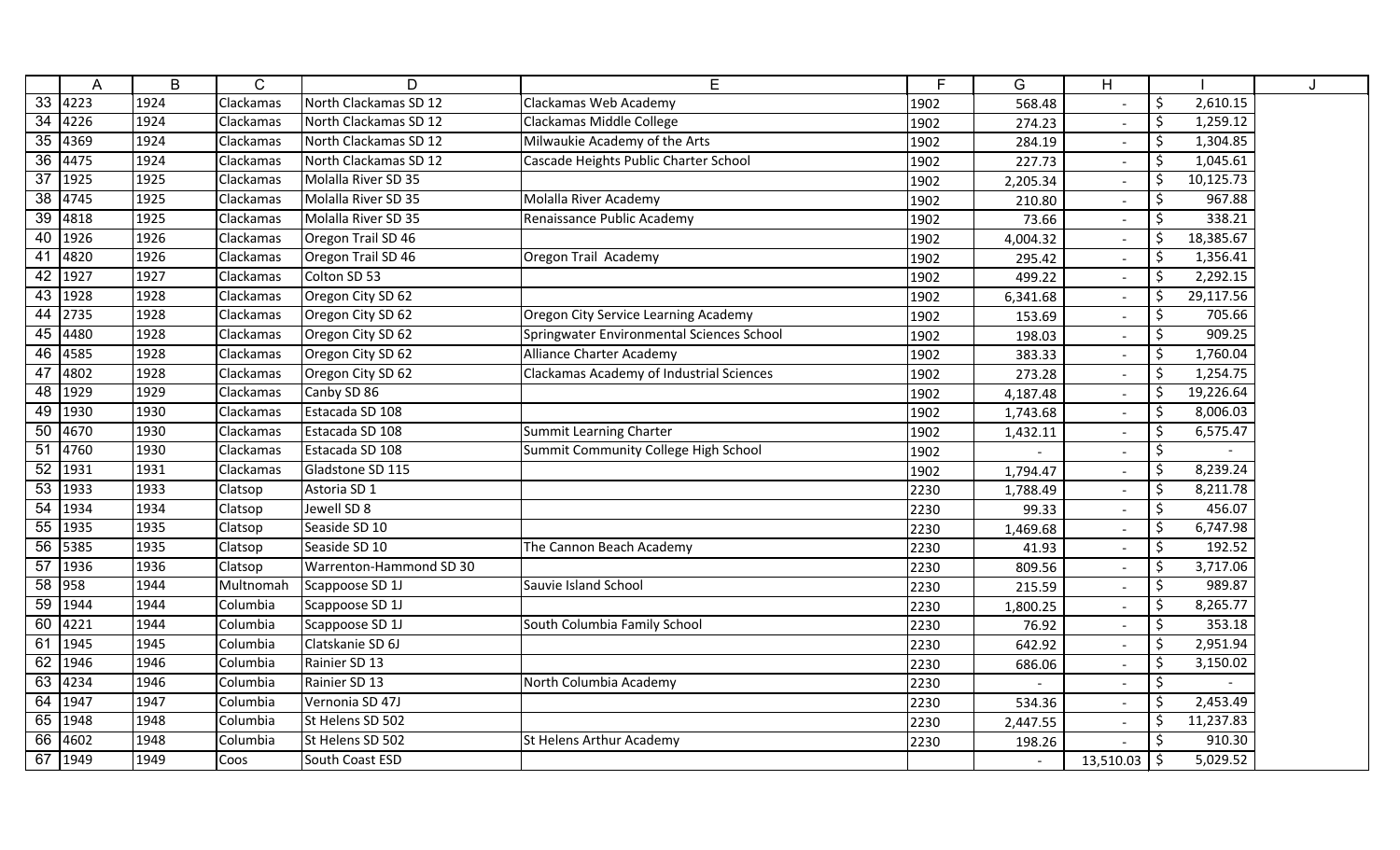|                 | A                  | B    | $\mathsf{C}$ | D                               | E                                     | E    | G         | H                        |         |           | J |
|-----------------|--------------------|------|--------------|---------------------------------|---------------------------------------|------|-----------|--------------------------|---------|-----------|---|
|                 | 68 1964            | 1964 | Coos         | Coquille SD 8                   |                                       | 1949 | 1,336.13  |                          | $\zeta$ | 6,134.79  |   |
|                 | 69 1965            | 1965 | Coos         | Coos Bay SD 9                   |                                       | 1949 | 2,741.34  |                          | \$      | 12,586.75 |   |
| 70              | 3615               | 1965 | Coos         | Coos Bay SD 9                   | Lighthouse Charter School             | 1949 | 213.67    | $\overline{\phantom{a}}$ | \$      | 981.06    |   |
|                 | 4079               | 1965 | Coos         | Coos Bay SD 9                   | <b>Resource Link Charter School</b>   | 1949 | 54.79     | $\overline{\phantom{a}}$ | $\zeta$ | 251.57    |   |
| 72              | 1966               | 1966 | Coos         | North Bend SD 13                |                                       | 1949 | 2,179.29  | $\overline{\phantom{a}}$ | \$      | 10,006.12 |   |
| 73              | 4690               | 1966 | Coos         | North Bend SD 13                | <b>Oregon Virtual Academy</b>         | 1949 | 3,212.89  | $\blacksquare$           | \$      | 14,751.85 |   |
| 74              | 1967               | 1967 | Coos         | Powers SD 31                    |                                       | 1949 | 124.81    | $\overline{\phantom{a}}$ | $\zeta$ | 573.06    |   |
| 75              | 1968               | 1968 | Coos         | Myrtle Point SD 41              |                                       | 1949 | 488.30    | $\sim$                   | $\zeta$ | 2,242.01  |   |
| $\overline{76}$ | 1969               | 1969 | Coos         | Bandon SD 54                    |                                       | 1949 | 604.80    | $\blacksquare$           | $\zeta$ | 2,776.91  |   |
|                 | $\frac{1}{77}$ 223 | 1970 | Crook        | <b>Crook County SD</b>          | Powell Butte Community Charter School | 1975 | 209.52    |                          | $\zeta$ | 962.00    |   |
|                 | 78 1970            | 1970 | Crook        | <b>Crook County SD</b>          |                                       | 1975 | 2,713.60  | $\overline{\phantom{a}}$ | \$      | 12,459.38 |   |
|                 | 79 1972            | 1972 | Curry        | Central Curry SD 1              |                                       | 1949 | 439.69    |                          | \$      | 2,018.82  |   |
|                 | 80 1973            | 1973 | Curry        | Port Orford-Langlois SD 2CJ     |                                       | 1949 | 191.84    |                          | \$      | 880.83    |   |
|                 | 81 1974            | 1974 | Curry        | Brookings-Harbor SD 17C         |                                       | 1949 | 1,351.26  |                          | \$      | 6,204.25  |   |
|                 | 82 1975            | 1975 | Deschutes    | High Desert ESD                 |                                       |      |           | 28,220.36                | \$      | 10,505.89 |   |
| 83              | 1976               | 1976 | Deschutes    | Bend-LaPine Administrative SD 1 |                                       | 1975 | 16,937.46 |                          | \$      | 77,767.65 |   |
| 84              | 5309               | 1976 | Deschutes    | Bend-LaPine Administrative SD 1 | <b>Bend International School</b>      | 1975 | 215.09    | $\overline{\phantom{a}}$ | \$      | 987.58    |   |
|                 | 85 5384            | 1976 | Deschutes    | Bend-LaPine Administrative SD 1 | Desert Sky Montessori                 | 1975 | 162.28    |                          | Š.      | 745.10    |   |
|                 | 86 1977            | 1977 | Deschutes    | Redmond SD 2J                   |                                       | 1975 | 6,049.50  | $\blacksquare$           | \$      | 27,776.03 |   |
| 87              | 4729               | 1977 | Deschutes    | Redmond SD 2J                   | <b>Redmond Proficiency Academy</b>    | 1975 | 919.79    | $\blacksquare$           | \$      | 4,223.18  |   |
| 88              | 1978               | 1978 | Deschutes    | Sisters SD 6                    |                                       | 1975 | 1,013.12  |                          | $\zeta$ | 4,651.70  |   |
| 89              | 1980               | 1980 | Douglas      | Douglas ESD                     |                                       |      |           | 12,550.37                | $\zeta$ | 4,672.26  |   |
| 90              | 1990               | 1990 | Douglas      | Oakland SD 1                    |                                       | 1980 | 537.22    |                          | $\zeta$ | 2,466.62  |   |
|                 | 91 1991            | 1991 | Douglas      | Douglas County SD 4             |                                       | 1980 | 5,290.34  | $\mathbf{r}$             | \$      | 24,290.38 |   |
|                 | 92 4391            | 1991 | Douglas      | Douglas County SD 4             | Phoenix School                        | 1980 | 184.18    | $\blacksquare$           | \$      | 845.65    |   |
|                 | 93 1992            | 1992 | Douglas      | Glide SD 12                     |                                       | 1980 | 694.41    |                          | \$      | 3,188.35  |   |
| 94              | 1993               | 1993 | Douglas      | Douglas County SD 15            |                                       | 1980 |           | $\overline{\phantom{a}}$ | $\zeta$ |           |   |
|                 | 95 3348            | 1993 | Douglas      | Douglas County SD 15            | Days Creek Charter School             | 1980 | 202.04    |                          | $\zeta$ | 927.66    |   |
| 96              | 1994               | 1994 | Douglas      | South Umpqua SD 19              |                                       | 1980 | 1,390.04  | $\blacksquare$           | \$      | 6,382.31  |   |
| 97              | 1995               | 1995 | Douglas      | Camas Valley SD 21J             |                                       | 1980 |           |                          | \$      |           |   |
| 98              | 3400               | 1995 | Douglas      | Camas Valley SD 21J             | Camas Valley School                   | 1980 | 220.02    | $\overline{\phantom{a}}$ | \$      | 1,010.21  |   |
|                 | 99 1996            | 1996 | Douglas      | North Douglas SD 22             |                                       | 1980 | 313.28    | $\overline{\phantom{a}}$ | \$      | 1,438.41  |   |
|                 | 100 1997           | 1997 | Douglas      | Yoncalla SD 32                  |                                       | 1980 | 244.66    | $\overline{\phantom{a}}$ | \$      | 1,123.35  |   |
| $101$ 302       |                    | 1998 | Douglas      | Elkton SD 34                    | <b>Elkton Charter School</b>          | 1980 | 226.11    | $\overline{\phantom{0}}$ | \$      | 1,038.17  |   |
|                 | 102 1998           | 1998 | Douglas      | Elkton SD 34                    |                                       | 1980 |           |                          | \$      |           |   |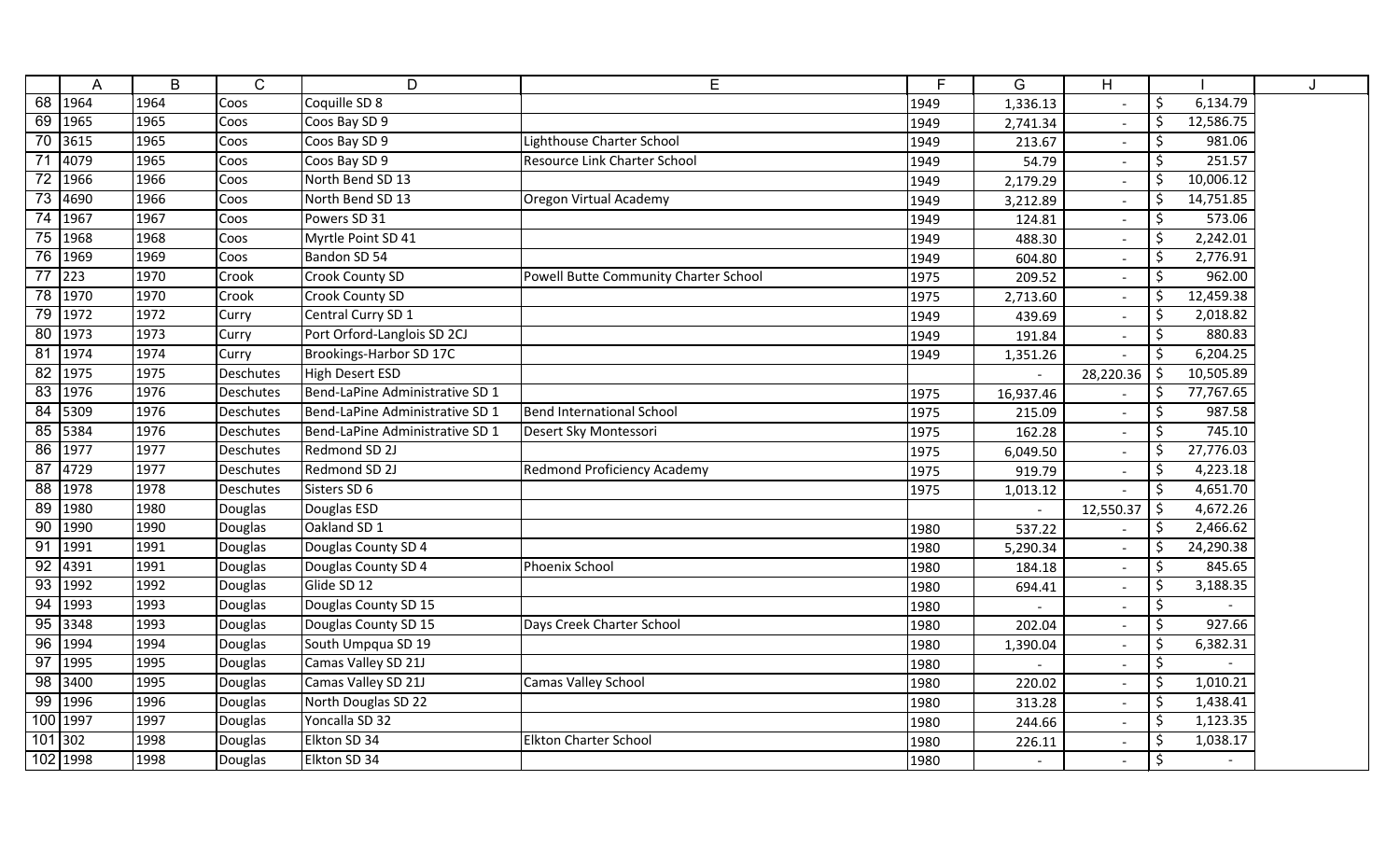|           | A        | B    | $\mathsf{C}$      | D                              | E                                         | E.   | G        | H                        |         |           | J |
|-----------|----------|------|-------------------|--------------------------------|-------------------------------------------|------|----------|--------------------------|---------|-----------|---|
|           | 103 1999 | 1999 | Douglas           | Riddle SD 70                   |                                           | 1980 | 364.40   |                          | $\zeta$ | 1,673.13  |   |
| 104 307   |          | 2000 | Douglas           | Glendale SD 77                 | <b>Glendale Community Charter School</b>  | 1980 | 87.91    |                          | $\zeta$ | 403.64    |   |
|           | 105 2000 | 2000 | Douglas           | Glendale SD 77                 |                                           | 1980 | 195.25   | $\overline{\phantom{a}}$ | \$      | 896.48    |   |
| 106 310   |          | 2001 | Douglas           | Reedsport SD 105               | <b>Reedsport Community Charter School</b> | 1949 | 254.68   | $\overline{\phantom{a}}$ | \$      | 1,169.35  |   |
|           | 107 2001 | 2001 | Douglas           | Reedsport SD 105               |                                           | 1949 | 316.54   | $\overline{\phantom{a}}$ | \$      | 1,453.38  |   |
|           | 108 2002 | 2002 | Douglas           | Winston-Dillard SD 116         |                                           | 1980 | 1,268.00 | $\blacksquare$           | \$      | 5,821.97  |   |
|           | 109 2003 | 2003 | Douglas           | Sutherlin SD 130               |                                           | 1980 | 1,332.51 | $\blacksquare$           | \$      | 6,118.16  |   |
|           | 110 2004 | 2004 | Gilliam           | North Central ESD              |                                           |      |          | 3,335.04                 | \$      | 1,241.57  |   |
| $111$ 323 |          | 2005 | Gilliam           | Arlington SD 3                 | Arlington Community Charter School        | 2004 | 162.56   |                          | $\zeta$ | 746.39    |   |
|           | 112 2005 | 2005 | Gilliam           | Arlington SD 3                 |                                           | 2004 |          |                          | $\zeta$ |           |   |
|           | 113 2006 | 2006 | Gilliam           | Condon SD 25J                  |                                           | 2004 | 133.64   |                          | \$      | 613.60    |   |
|           | 114 2007 | 2007 | Grant             | <b>Grant ESD</b>               |                                           |      |          | 853.72                   | -\$     | 317.82    |   |
|           | 115 2008 | 2008 | Grant             | John Day SD 3                  |                                           | 2007 | 540.64   |                          | \$      | 2,482.33  |   |
|           | 116 2009 | 2009 | Grant             | Prairie City SD 4              |                                           | 2007 | 176.91   |                          | $\zeta$ | 812.27    |   |
|           | 117 5622 | 2009 | Grant             | Prairie City SD 4              | <b>Oregon Connections Academy</b>         | 2007 |          |                          | \$      |           |   |
|           | 118 2010 | 2010 | Grant             | Monument SD 8                  |                                           | 2007 | 42.75    |                          | \$      | 196.28    |   |
|           | 119 2011 | 2011 | Grant             | Dayville SD 16J                |                                           | 2007 | 57.67    |                          | \$      | 264.79    |   |
|           | 120 2012 | 2012 | Grant             | Long Creek SD 17               |                                           | 2007 | 35.75    | $\overline{\phantom{a}}$ | $\zeta$ | 164.14    |   |
|           | 121 2013 | 2013 | Harney            | Harney ESD Region XVII         |                                           |      |          | 1,640.94                 | \$      | 610.89    |   |
|           | 122 2014 | 2014 | Harney            | Harney County SD 3             |                                           | 2013 | 737.48   |                          | \$      | 3,386.11  |   |
|           | 123 2015 | 2015 | Harney            | Harney County SD 4             |                                           | 2013 | 143.22   | $\blacksquare$           | Š.      | 657.59    |   |
|           | 124 5446 | 2015 | Harney            | Harney County SD 4             | Oregon Family School                      | 2013 | 630.29   | $\overline{\phantom{a}}$ | \$      | 2,893.95  |   |
|           | 125 2016 | 2016 | Harney            | Pine Creek SD 5                |                                           | 2013 | 4.50     | $\blacksquare$           | \$      | 20.66     |   |
|           | 126 2017 | 2017 | Harney            | Diamond SD 7                   |                                           | 2013 | 3.00     | $\sim$                   | \$      | 13.77     |   |
|           | 127 2018 | 2018 | Harney            | Suntex SD 10                   |                                           | 2013 | 2.07     | $\blacksquare$           | $\zeta$ | 9.50      |   |
|           | 128 2019 | 2019 | Harney            | Drewsey SD 13                  |                                           | 2013 | 7.45     | $\overline{\phantom{a}}$ | \$      | 34.21     |   |
|           | 129 2020 | 2020 | Harney            | Frenchglen SD 16               |                                           | 2013 | 8.94     | $\blacksquare$           | \$      | 41.05     |   |
|           | 130 4702 | 2020 | Harney            | Frenchglen SD 16               | <b>Silvies River Charter School</b>       | 2013 |          |                          | $\zeta$ |           |   |
|           | 131 2021 | 2021 | Harney            | Double O SD 28                 |                                           | 2013 | 7.00     |                          | $\zeta$ | 32.14     |   |
|           | 132 2022 | 2022 | Harney            | South Harney SD 33             |                                           | 2013 | 15.62    |                          | \$      | 71.72     |   |
|           | 133 2023 | 2023 | Harney            | Harney County Union High SD 1J |                                           | 2013 | 81.37    | $\sim$                   | $\zeta$ | 373.61    |   |
|           | 134 4702 | 2023 | Harney            | Harney County Union High SD 1J | Silvies River Charter School              | 2013 |          |                          | \$      |           |   |
|           | 135 2024 | 2024 | <b>Hood River</b> | <b>Hood River County SD</b>    |                                           | 2223 | 3,751.03 |                          | Ŝ.      | 17,222.70 |   |
|           | 136 2025 | 2025 | Jackson           | Southern Oregon ESD            |                                           |      |          | 48,057.35                | \$      | 17,890.81 |   |
|           | 137 2039 | 2039 | Jackson           | Phoenix-Talent SD 4            |                                           | 2025 | 2,321.72 | $\blacksquare$           | \$      | 10,660.08 |   |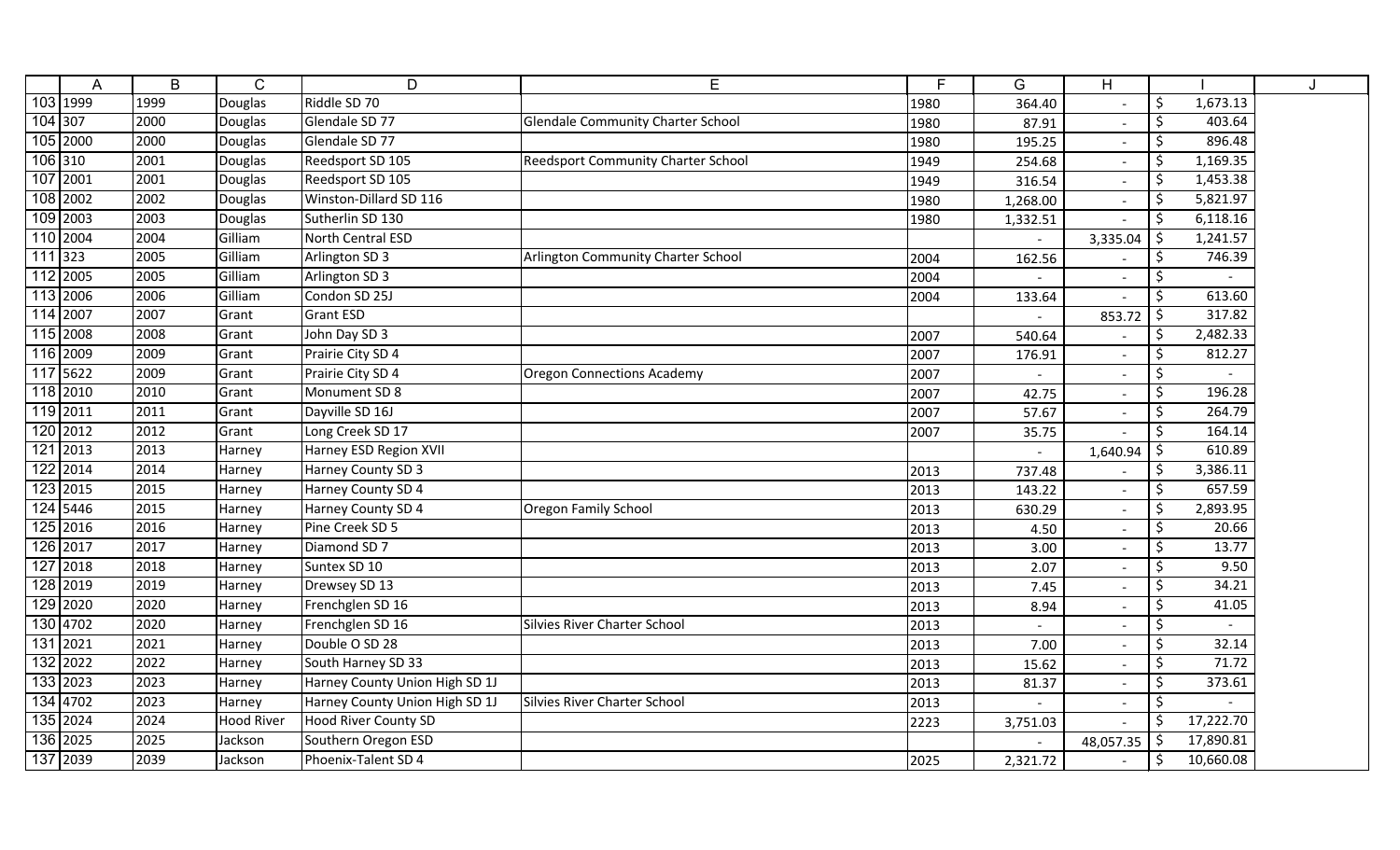|          | A        | B    | $\mathsf{C}$ | D                                | E                                    | F    | G                        | H                        |                      |  |
|----------|----------|------|--------------|----------------------------------|--------------------------------------|------|--------------------------|--------------------------|----------------------|--|
|          | 138 3247 | 2039 | Jackson      | Phoenix-Talent SD 4              | Armadillo Technical Institute        | 2025 | 76.86                    |                          | \$<br>352.90         |  |
|          | 139 2041 | 2041 | Jackson      | Ashland SD 5                     |                                      | 2025 | 2,509.05                 |                          | Ś.<br>11,520.20      |  |
|          | 140 2042 | 2042 | Jackson      | Central Point SD 6               |                                      | 2025 | 4,683.81                 |                          | \$<br>21,505.52      |  |
|          | 141 2043 | 2043 | Jackson      | Eagle Point SD 9                 |                                      | 2025 | 3,643.60                 | $\sim$                   | 16,729.44<br>\$      |  |
|          | 142 5251 | 2043 | Jackson      | Eagle Point SD 9                 | Crater Lake Academy                  | 2025 | 331.14                   | $\overline{\phantom{a}}$ | 1,520.42<br>\$       |  |
|          | 143 5572 | 2043 | Jackson      | Eagle Point SD 9                 | Kids Unlimited Academy White City    | 2025 | 37.23                    | $\overline{\phantom{a}}$ | 170.94<br>Ŝ.         |  |
|          | 144 2044 | 2044 | Jackson      | Rogue River SD 35                |                                      | 2025 | 854.55                   | $\overline{\phantom{a}}$ | 3,923.63<br>\$       |  |
|          | 145 4856 | 2044 | Jackson      | Rogue River SD 35                | Rivers Edge Academy Charter School   | 2025 | 207.95                   |                          | \$<br>954.79         |  |
|          | 146 2045 | 2045 | Jackson      | Prospect SD 59                   |                                      | 2025 |                          |                          | \$                   |  |
|          | 147 3356 | 2045 | Jackson      | Prospect SD 59                   | <b>Prospect Charter School</b>       | 2025 | 195.96                   |                          | $\zeta$<br>899.74    |  |
| 148 406  |          | 2046 | Jackson      | Butte Falls SD 91                | <b>Butte Falls Charter School</b>    | 2025 | 224.89                   | $\sim$                   | 1,032.57<br>\$       |  |
|          | 149 2046 | 2046 | Jackson      | Butte Falls SD 91                |                                      | 2025 |                          | $\overline{a}$           | \$                   |  |
| 150 2047 |          | 2047 | Jackson      | Pinehurst SD 94                  |                                      | 2025 | 23.64                    |                          | Ś.<br>108.54         |  |
|          | 151 2048 | 2048 | Jackson      | Medford SD 549C                  |                                      | 2025 | 11,653.85                |                          | Ś.<br>53,508.17      |  |
|          | 152 4593 | 2048 | Jackson      | Medford SD 549C                  | Madrone Trail Public Charter School  | 2025 | 227.97                   |                          | \$<br>1,046.71       |  |
|          | 153 4821 | 2048 | Jackson      | Medford SD 549C                  | Logos Public Charter School          | 2025 | 1,054.72                 |                          | \$<br>4,842.70       |  |
|          | 154 5205 | 2048 | Jackson      | Medford SD 549C                  | <b>Kids Unlimited Academy</b>        | 2025 | 479.10                   |                          | \$<br>2,199.77       |  |
|          | 155 5304 | 2048 | Jackson      | Medford SD 549C                  | The Valley School of Southern Oregon | 2025 | 117.00                   |                          | 537.20<br>\$         |  |
|          | 156 2049 | 2049 | Jefferson    | Jefferson ESD                    |                                      |      | $\overline{\phantom{a}}$ | 3,409.85                 | \$<br>1,269.42       |  |
|          | 157 2050 | 2050 | Jefferson    | Culver SD 4                      |                                      | 2049 | 643.54                   |                          | \$<br>2,954.79       |  |
|          | 158 2051 | 2051 | Jefferson    | Ashwood SD 8                     |                                      | 2049 | 13.75                    | $\overline{\phantom{a}}$ | 63.13<br>\$          |  |
|          | 159 2052 | 2052 | Jefferson    | Black Butte SD 41                |                                      | 2049 | 23.33                    | $\overline{\phantom{0}}$ | $\zeta$<br>107.12    |  |
|          | 160 2053 | 2053 | Jefferson    | Jefferson County SD 509J         |                                      | 2049 | 2,729.23                 | $\sim$                   | $\zeta$<br>12,531.15 |  |
|          | 161 2054 | 2054 | Josephine    | Grants Pass SD 7                 |                                      | 2025 | 5,632.25                 | $\sim$                   | 25,860.24<br>\$      |  |
|          | 162 2055 | 2055 | Josephine    | Three Rivers/Josephine County SD |                                      | 2025 | 4,030.18                 | $\sim$                   | \$<br>18,504.41      |  |
|          | 163 4823 | 2055 | Josephine    | Three Rivers/Josephine County SD | Sunny Wolf Charter School            | 2025 | 117.02                   | $\overline{\phantom{0}}$ | \$<br>537.29         |  |
|          | 164 5063 | 2055 | Josephine    | Three Rivers/Josephine County SD | <b>Woodland Charter School</b>       | 2025 | 157.28                   |                          | \$<br>722.14         |  |
|          | 165 5505 | 2055 | Josephine    | Three Rivers/Josephine County SD | Southern Oregon Success Academy      | 2025 | 115.62                   |                          | 530.86<br>\$         |  |
|          | 166 2056 | 2056 | Klamath      | Klamath Falls City Schools       |                                      | 2025 | 2,433.78                 |                          | 11,174.60<br>\$      |  |
|          | 167 4545 | 2056 | Klamath      | Klamath Falls City Schools       | EagleRidge High School               | 2025 | 172.36                   |                          | \$<br>791.38         |  |
|          | 168 2057 | 2057 | Klamath      | Klamath County SD                |                                      | 2025 | 6,755.82                 | $\overline{\phantom{a}}$ | 31,019.07            |  |
|          | 169 4581 | 2057 | Klamath      | <b>Klamath County SD</b>         | Sage Community School                | 2025 | $\overline{\phantom{a}}$ |                          | \$                   |  |
|          | 170 2058 | 2058 | Lake         | Lake ESD                         |                                      |      | $\overline{\phantom{a}}$ | 1,173.45                 | 436.85<br>Ŝ.         |  |
|          | 171 2059 | 2059 | Lake         | Lake County SD 7                 |                                      | 2058 | 714.08                   |                          | \$<br>3,278.67       |  |
|          | 172 2060 | 2060 | Lake         | Paisley SD 11                    |                                      | 2058 | $\blacksquare$           |                          | \$                   |  |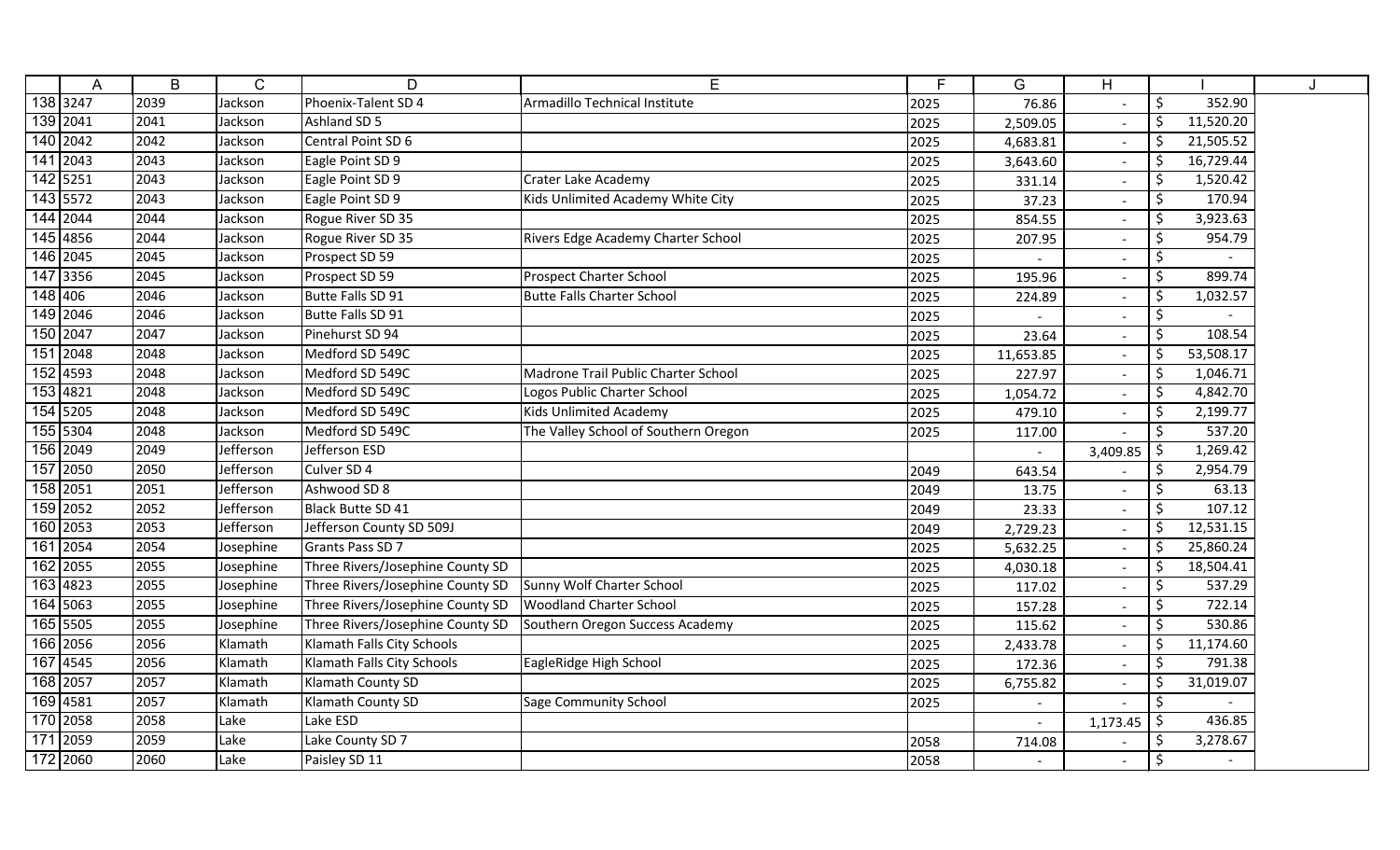|         | A                      | B    | $\mathsf{C}$ | D                           | Е                                      | F.   | G         | H                        |              |           | J |
|---------|------------------------|------|--------------|-----------------------------|----------------------------------------|------|-----------|--------------------------|--------------|-----------|---|
|         | 173 3360               | 2060 | Lake         | Paisley SD 11               | Paisley School                         | 2058 | 193.17    |                          | \$           | 886.93    |   |
|         | 174 2061               | 2061 | Lake         | North Lake SD 14            |                                        | 2058 | 233.11    |                          | \$           | 1,070.31  |   |
|         | 175 2062               | 2062 | Lake         | Plush SD 18                 |                                        | 2058 | 10.31     |                          | \$           | 47.34     |   |
|         | 176 2063               | 2063 | Lake         | Adel SD 21                  |                                        | 2058 | 22.78     |                          | \$           | 104.59    |   |
|         | 177 2064               | 2064 | Lane         | Lane ESD                    |                                        |      |           | 43,847.20                | \$           | 16,323.46 |   |
|         | 178 2081               | 2081 | Lane         | Pleasant Hill SD 1          |                                        | 2064 | 991.19    |                          | Ŝ.           | 4,551.01  |   |
| 179 507 |                        | 2082 | Lane         | Eugene SD 4J                | <b>Coburg Community Charter School</b> | 2064 | 220.65    | $\blacksquare$           | \$           | 1,013.11  |   |
|         | 180 1861               | 2082 | Lane         | Eugene SD 4J                | <b>Twin Rivers Charter School</b>      | 2064 | 31.65     | $\blacksquare$           | Š.           | 145.32    |   |
|         | 181 2082               | 2082 | Lane         | Eugene SD 4J                |                                        | 2064 | 15,647.21 | $\sim$                   | \$           | 71,843.52 |   |
|         | 182 3229               | 2082 | Lane         | Eugene SD 4J                | <b>Village School</b>                  | 2064 | 224.66    | $\blacksquare$           | $\zeta$      | 1,031.52  |   |
|         | 183 3233               | 2082 | Lane         | Eugene SD 4J                | Ridgeline Montessori                   | 2064 | 242.98    | $\overline{\phantom{a}}$ | \$           | 1,115.63  |   |
|         | 184 4041               | 2082 | Lane         | Eugene SD 4J                | <b>Network Charter School</b>          | 2064 | 118.16    | $\blacksquare$           | \$           | 542.53    |   |
|         | 185 2083               | 2083 | Lane         | Springfield SD 19           |                                        | 2064 | 9,439.81  | $\overline{\phantom{a}}$ | \$           | 43,342.50 |   |
|         | 186 4058               | 2083 | Lane         | Springfield SD 19           | Willamette Leadership Academy          | 2064 | 228.67    |                          | \$           | 1,049.93  |   |
|         | 187 2084               | 2084 | Lane         | Fern Ridge SD 28J           |                                        | 2064 | 1,354.02  | $\overline{\phantom{0}}$ | \$           | 6,216.93  |   |
|         | 188 4045               | 2084 | Lane         | Fern Ridge SD 28J           | West Lane Technology Learning Center   | 2064 | 66.80     |                          | \$           | 306.71    |   |
|         | 189 2085               | 2085 | Lane         | Mapleton SD 32              |                                        | 2064 | 138.26    |                          | \$           | 634.82    |   |
|         | 190 2086               | 2086 | Lane         | Creswell SD 40              |                                        | 2064 | 1,157.32  | $\overline{\phantom{a}}$ | \$           | 5,313.79  |   |
|         | 191 2087               | 2087 | Lane         | South Lane SD 45J3          |                                        | 2064 | 2,348.27  | $\overline{\phantom{a}}$ | \$           | 10,781.99 |   |
|         | 192 4395               | 2087 | Lane         | South Lane SD 45J3          | Childs Way Charter School              | 2064 | 52.58     | $\overline{\phantom{a}}$ | \$           | 241.42    |   |
|         | 193 4555               | 2087 | Lane         | South Lane SD 45J3          | <b>Academy for Character Education</b> | 2064 | 295.84    | $\blacksquare$           | \$           | 1,358.34  |   |
|         | 194 2088               | 2088 | Lane         | Bethel SD 52                |                                        | 2064 | 5,275.11  | $\blacksquare$           | $\zeta$      | 24,220.45 |   |
|         | 195 2089               | 2089 | Lane         | Crow-Applegate-Lorane SD 66 |                                        | 2064 | 248.56    | $\blacksquare$           | $\zeta$      | 1,141.25  |   |
| 196 594 |                        | 2090 | Lane         | McKenzie SD 68              | McKenzie River Community School        | 2064 | 194.73    | $\overline{\phantom{a}}$ | \$           | 894.09    |   |
|         | 197 2090               | 2090 | Lane         | McKenzie SD 68              |                                        | 2064 | 1.87      | $\mathbf{r}$             | \$           | 8.59      |   |
|         | 198 2091               | 2091 | Lane         | Junction City SD 69         |                                        | 2064 | 1,613.44  | $\blacksquare$           | \$           | 7,408.04  |   |
|         | 199 2092               | 2092 | Lane         | Lowell SD 71                |                                        | 2064 | 336.84    | $\blacksquare$           | \$           | 1,546.59  |   |
|         | 200 5252               | 2092 | Lane         | Lowell SD 71                | Mountain View Academy                  | 2064 | 137.02    | $\overline{\phantom{a}}$ | \$           | 629.12    |   |
|         | 201 5349               | 2092 | Lane         | Lowell SD 71                | <b>Bridge Charter Academy</b>          | 2064 | 786.33    |                          | \$           | 3,610.40  |   |
|         | 202 2093               | 2093 | Lane         | Oakridge SD 76              |                                        | 2064 | 517.49    |                          | \$           | 2,376.03  |   |
|         | 203 2094               | 2094 | Lane         | Marcola SD 79J              |                                        | 2064 | 273.33    |                          | \$           | 1,254.98  |   |
|         | $204 \overline{)5444}$ | 2094 | Lane         | Marcola SD 79J              | <b>TEACH-NW</b>                        | 2064 | 485.16    | $\overline{\phantom{a}}$ | \$           | 2,227.59  |   |
|         | 205 2095               | 2095 | Lane         | Blachly SD 90               |                                        | 2064 |           | $\overline{\phantom{a}}$ | \$           |           |   |
|         | 206 3401               | 2095 | Lane         | Blachly SD 90               | Triangle Lake Charter School           | 2064 | 213.08    | $\overline{\phantom{a}}$ | <sup>S</sup> | 978.35    |   |
|         | 207 2096               | 2096 | Lane         | Siuslaw SD 97J              |                                        | 2064 | 1,206.17  | $\blacksquare$           | \$           | 5,538.08  |   |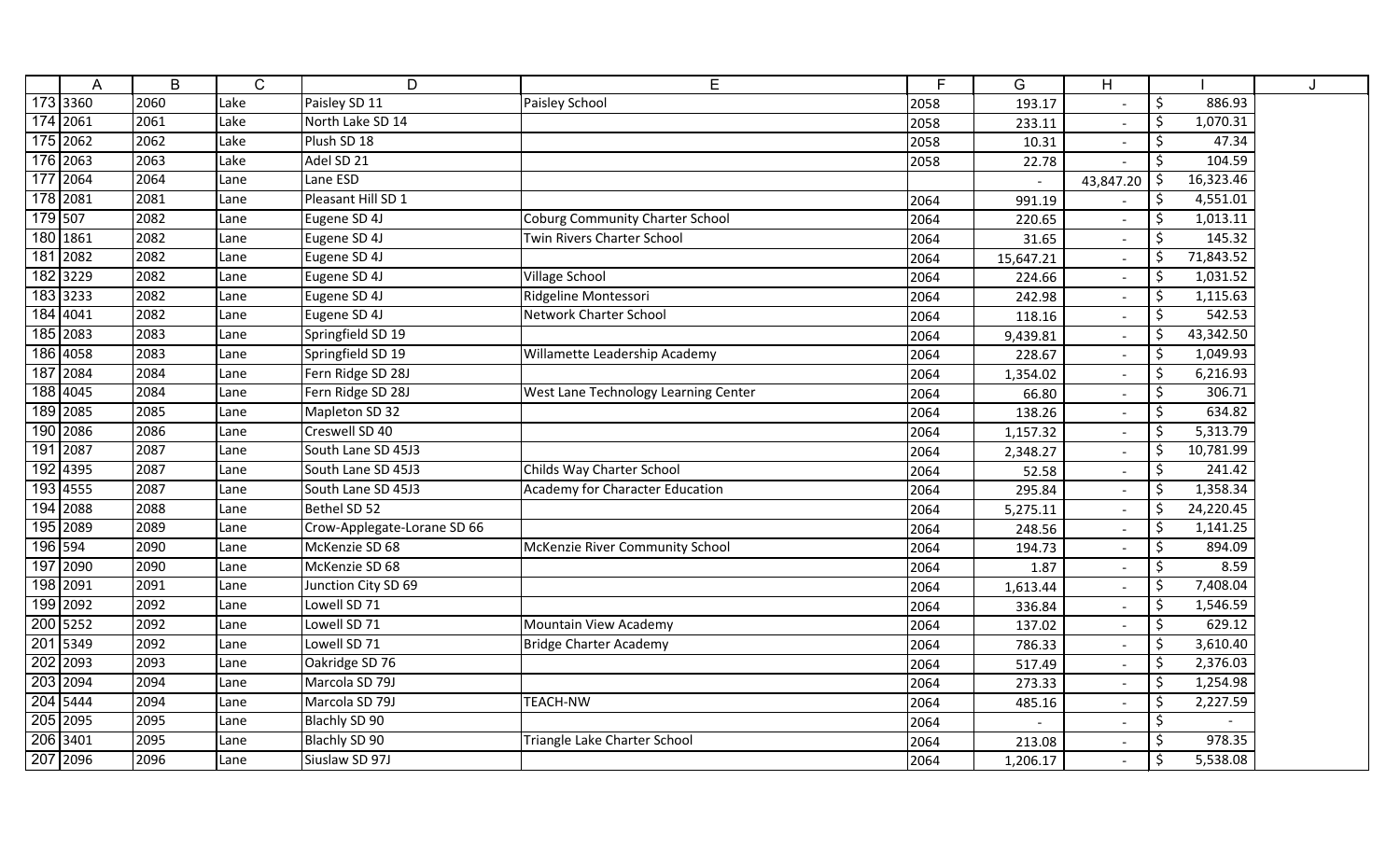|          | A        | B    | $\mathsf{C}$ | D                                  | E                                         | F.   | G              | H                        |                     |        |  |
|----------|----------|------|--------------|------------------------------------|-------------------------------------------|------|----------------|--------------------------|---------------------|--------|--|
|          | 208 2097 | 2097 | Lincoln      | Lincoln County SD                  |                                           | 2098 | 4,557.72       |                          | \$<br>20,926.58     |        |  |
|          | 209 3240 | 2097 | Lincoln      | Lincoln County SD                  | Lincoln City Career Technical High School | 2098 | 42.20          |                          | \$<br>193.76        |        |  |
| 210 3361 |          | 2097 | Lincoln      | Lincoln County SD                  | Eddyville Charter School                  | 2098 | 223.54         | $\overline{\phantom{a}}$ | 1,026.37<br>\$      |        |  |
|          | 211 4038 | 2097 | Lincoln      | Lincoln County SD                  | <b>Siletz Valley Schools</b>              | 2098 | 189.42         | $\overline{\phantom{a}}$ | Š.<br>869.71        |        |  |
|          | 212 4468 | 2097 | Lincoln      | Lincoln County SD                  | Siletz Valley Early College Academy       | 2098 |                |                          | Ŝ.                  |        |  |
|          | 213 2098 | 2098 | Linn         | Linn Benton Lincoln ESD            |                                           |      | $\overline{a}$ | 37,886.96                | 14,104.57<br>\$     |        |  |
| 214 2099 |          | 2099 | Linn         | Harrisburg SD 7J                   |                                           | 2098 | 708.44         |                          | Ŝ.<br>3,252.77      |        |  |
| 215 2100 |          | 2100 | Linn         | <b>Greater Albany Public SD 8J</b> |                                           | 2098 | 8,895.12       | $\blacksquare$           | Ŝ.<br>40,841.58     |        |  |
| 216 2101 |          | 2101 | Linn         | Lebanon Community SD 9             |                                           | 2098 | 3,429.73       | $\mathbf{r}$             | \$<br>15,747.46     |        |  |
| 217 3505 |          | 2101 | Linn         | Lebanon Community SD 9             | Sand Ridge Charter School                 | 2098 | 300.83         | $\sim$                   | \$<br>1,381.25      |        |  |
|          | 218 2102 | 2102 | Linn         | Sweet Home SD 55                   |                                           | 2098 | 1,951.81       | $\overline{\phantom{0}}$ | 8,961.66<br>\$      |        |  |
| 219 4484 |          | 2102 | Linn         | Sweet Home SD 55                   | <b>Sweet Home Charter School</b>          | 2098 | 131.81         | $\overline{\phantom{a}}$ | \$<br>605.20        |        |  |
| 220 2103 |          | 2103 | Linn         | Scio SD 95                         |                                           | 2098 | 642.16         | $\overline{\phantom{a}}$ | 2,948.45<br>\$      |        |  |
| 221 2994 |          | 2103 | Linn         | Scio SD 95                         | Lourdes School                            | 2098 | 36.63          |                          | \$<br>168.19        |        |  |
|          | 222 5061 | 2103 | Washington   | Scio SD 95                         | Oregon Virtual Education                  | 2098 |                |                          | $\zeta$             |        |  |
|          | 223 5457 | 2103 | Linn         | Scio SD 95                         | <b>Willamette Connections Academy</b>     | 2098 | 2,079.01       |                          | \$<br>9,545.69      |        |  |
| 224 2104 |          | 2104 | Linn         | Santiam Canyon SD 129J             |                                           | 2098 | 522.48         | $\overline{\phantom{a}}$ | \$<br>2,398.95      |        |  |
|          | 225 4399 | 2104 | Marion       | Santiam Canyon SD 129J             | Oregon Charter Academy                    | 2098 | 4,718.49       | $\overline{\phantom{a}}$ | 21,664.75<br>Š.     |        |  |
|          | 226 2105 | 2105 | Linn         | Central Linn SD 552                |                                           | 2098 | 572.41         | $\overline{\phantom{a}}$ | \$<br>2,628.20      |        |  |
| 227 5437 |          | 2105 | Linn         | Central Linn SD 552                | <b>Bridges Community School</b>           | 2098 |                | $\blacksquare$           | \$                  |        |  |
|          | 228 2106 | 2106 | Malheur      | Malheur ESD Region 14              |                                           |      |                | 5,321.19                 | 1,980.97<br>\$      |        |  |
| 229 2107 |          | 2107 | Malheur      | Jordan Valley SD 3                 |                                           | 2106 | 50.38          |                          | $\zeta$<br>231.32   |        |  |
|          | 230 2108 | 2108 | Malheur      | Ontario SD 8C                      |                                           | 2106 | 2,325.80       | $\overline{\phantom{a}}$ | \$<br>10,678.81     |        |  |
|          | 231 4040 | 2108 | Malheur      | Ontario SD 8C                      | Four Rivers Community School              | 2106 | 340.30         | $\sim$                   | $\zeta$<br>1,562.47 |        |  |
|          | 232 2109 | 2109 | Malheur      | Juntura SD 12                      |                                           | 2106 | 5.00           | $\sim$                   | \$                  | 22.96  |  |
|          | 233 2110 | 2110 | Malheur      | Nyssa SD 26                        |                                           | 2106 | 1,172.98       | $\blacksquare$           | 5,385.69<br>\$      |        |  |
| 234 705  |          | 2111 | Malheur      | Annex SD 29                        | Annex Charter School                      | 2106 | 63.08          | $\overline{\phantom{a}}$ | \$                  | 289.63 |  |
| 235 2111 |          | 2111 | Malheur      | Annex SD 29                        |                                           | 2106 | 19.68          | $\overline{\phantom{a}}$ | $\zeta$             | 90.36  |  |
|          | 236 2112 | 2112 | Malheur      | Malheur County SD 51               |                                           | 2106 | 2.00           |                          | \$                  | 9.18   |  |
|          | 237 2113 | 2113 | Malheur      | Adrian SD 61                       |                                           | 2106 | 249.87         |                          | \$<br>1,147.27      |        |  |
| 238 2114 |          | 2114 | Malheur      | Harper SD 66                       |                                           | 2106 | 3.00           | $\overline{\phantom{a}}$ | \$                  | 13.77  |  |
|          | 239 3362 | 2114 | Malheur      | Harper SD 66                       | Harper Charter School                     | 2106 | 181.95         | $\overline{\phantom{a}}$ | Ŝ.<br>835.42        |        |  |
|          | 240 2115 | 2115 | Malheur      | Arock SD 81                        |                                           | 2106 | 15.21          | $\overline{\phantom{a}}$ | Ŝ.                  | 69.84  |  |
|          | 241 2116 | 2116 | Malheur      | Vale SD 84                         |                                           | 2106 | 810.83         |                          | .S<br>3,722.89      |        |  |
| 242 2117 |          | 2117 | Marion       | Willamette ESD                     |                                           |      | $\blacksquare$ | 79,325.07                | 29,531.17<br>\$     |        |  |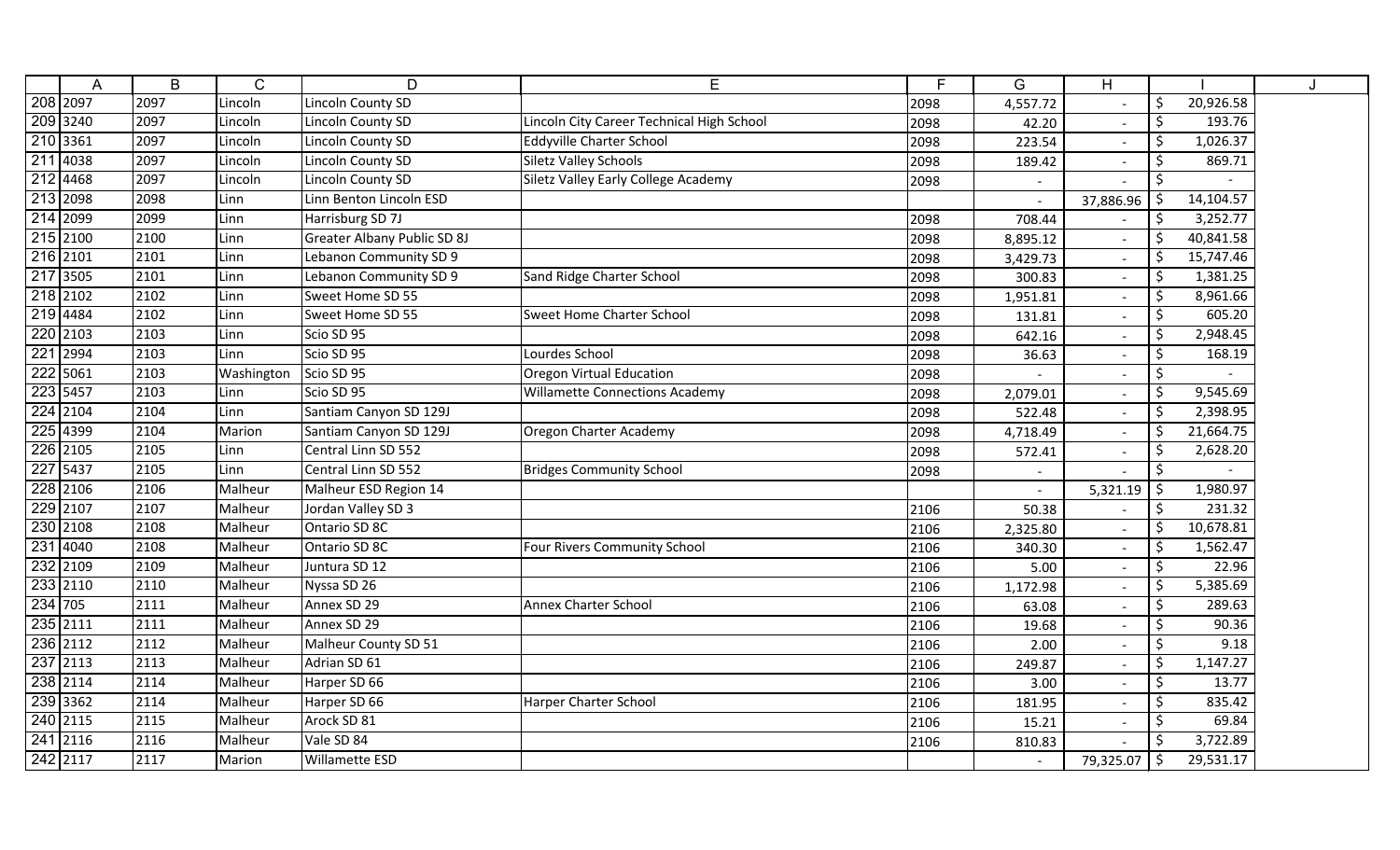|          | A        | B    | $\mathsf{C}$ | D                       | E                                                | F    | G         | H                        |                       |  |
|----------|----------|------|--------------|-------------------------|--------------------------------------------------|------|-----------|--------------------------|-----------------------|--|
|          | 243 2137 | 2137 | Marion       | Gervais SD 1            |                                                  | 2117 | 915.42    |                          | \$<br>4,203.11        |  |
|          | 244 5392 | 2137 | Marion       | Gervais SD 1            | Frontier Charter Academy                         | 2117 | 588.10    |                          | $\zeta$<br>2,700.24   |  |
| 245 784  |          | 2138 | Marion       | Silver Falls SD 4J      | <b>Bethany Charter School</b>                    | 2117 | 134.40    |                          | \$<br>617.09          |  |
|          | 246 2138 | 2138 | Marion       | Silver Falls SD 4J      |                                                  | 2117 | 3,322.97  | $\overline{\phantom{a}}$ | \$<br>15,257.28       |  |
|          | 247 4746 | 2138 | Marion       | Silver Falls SD 4J      | The Community Roots School                       | 2117 | 121.80    |                          | 559.24<br>\$          |  |
|          | 248 2139 | 2139 | Marion       | Cascade SD 5            |                                                  | 2117 | 2,449.03  |                          | \$<br>11,244.62       |  |
| 249 2140 |          | 2140 | Marion       | Jefferson SD 14J        |                                                  | 2117 | 768.23    |                          | 3,527.30<br>\$        |  |
| 250 2141 |          | 2141 | Marion       | North Marion SD 15      |                                                  | 2117 | 1,727.48  |                          | \$<br>7,931.65        |  |
|          | 251 1358 | 2142 | Marion       | Salem-Keizer SD 24J     | <b>Howard Street Charter</b>                     | 2117 | 186.45    |                          | \$<br>856.08          |  |
|          | 252 2142 | 2142 | Marion       | Salem-Keizer SD 24J     |                                                  | 2117 | 38,691.48 |                          | $\zeta$<br>177,650.34 |  |
| 253 3528 |          | 2142 | Marion       | Salem-Keizer SD 24J     | Optimum Learning Environment Charter School      | 2117 | 124.80    |                          | \$<br>573.01          |  |
|          | 254 4210 | 2142 | Marion       | Salem-Keizer SD 24J     | Jane Goodall Environmental Middle Charter School | 2117 | 96.36     |                          | \$<br>442.43          |  |
|          | 255 4390 | 2142 | Marion       | Salem-Keizer SD 24J     | Valley Inquiry Charter School                    | 2117 | 166.24    |                          | \$<br>763.28          |  |
| 256 4850 |          | 2142 | Marion       | Salem-Keizer SD 24J     | Eagle Charter School                             | 2117 | 138.57    |                          | \$<br>636.24          |  |
|          | 257 2143 | 2143 | Marion       | North Santiam SD 29J    |                                                  | 2117 | 2,076.16  |                          | \$<br>9,532.60        |  |
|          | 258 2144 | 2144 | Marion       | St Paul SD 45           |                                                  | 2117 | 244.11    |                          | \$<br>1,120.82        |  |
|          | 259 2145 | 2145 | Marion       | Mt Angel SD 91          |                                                  | 2117 | 640.87    |                          | \$<br>2,942.53        |  |
|          | 260 2146 | 2146 | Marion       | Woodburn SD 103         |                                                  | 2117 | 5,197.43  |                          | \$<br>23,863.79       |  |
|          | 261 4230 | 2146 | Marion       | Woodburn SD 103         | <b>Woodburn Arthur Academy</b>                   | 2117 | 163.94    | $\overline{\phantom{a}}$ | \$<br>752.72          |  |
|          | 262 2147 | 2147 | Morrow       | Morrow SD 1             |                                                  | 2200 | 2,209.96  |                          | Ś.<br>10,146.94       |  |
| 263 2148 |          | 2148 | Multnomah    | Multnomah ESD           |                                                  |      |           | 88,264.06                | 32,858.98<br>\$       |  |
|          | 264 2180 | 2180 | Multnomah    | Portland SD 1J          |                                                  | 2148 | 44,734.55 |                          | \$<br>205,396.85      |  |
|          | 265 3451 | 2180 | Multnomah    | Portland SD 1J          | Opal School of the Portland Children's Museum    | 2148 | 89.52     |                          | \$<br>411.03          |  |
|          | 266 3616 | 2180 | Multnomah    | Portland SD 1J          | Trillium                                         | 2148 |           |                          | \$                    |  |
|          | 267 3991 | 2180 | Multnomah    | Portland SD 1J          | <b>Emerson School</b>                            | 2148 | 138.04    | $\sim$                   | \$<br>633.80          |  |
|          | 268 4400 | 2180 | Multnomah    | Portland SD 1J          | Portland Arthur Academy Charter School           | 2148 | 170.52    |                          | \$<br>782.94          |  |
|          | 269 4534 | 2180 | Multnomah    | Portland SD 1J          | Portland Village School                          | 2148 | 359.88    | $\sim$                   | \$<br>1,652.37        |  |
|          | 270 4604 | 2180 | Multnomah    | Portland SD 1J          | The Cottonwood School of Civics and Science      | 2148 | 207.17    |                          | \$<br>951.21          |  |
|          | 271 4720 | 2180 | Multnomah    | Portland SD 1J          | The Ivy School                                   | 2148 | 327.61    |                          | 1,504.21<br>\$        |  |
|          | 272 5060 | 2180 | Multnomah    | Portland SD 1J          | Le Monde French Immersion Public Charter School  | 2148 | 389.24    |                          | \$<br>1,787.18        |  |
|          | 273 5218 | 2180 | Multnomah    | Portland SD 1J          | Kairos PDX                                       | 2148 | 212.08    |                          | \$<br>973.76          |  |
|          | 274 2181 | 2181 | Multnomah    | Parkrose SD 3           |                                                  | 2148 | 3,001.80  |                          | \$<br>13,782.64       |  |
| 275 2182 |          | 2182 | Multnomah    | Reynolds SD 7           |                                                  | 2148 | 9,460.44  |                          | 43,437.22<br>\$       |  |
|          | 276 3490 | 2182 | Multnomah    | Reynolds SD 7           | Multnomah Learning Academy                       | 2148 | 567.17    |                          | \$<br>2,604.14        |  |
| 277 4216 |          | 2182 |              | Multnomah Reynolds SD 7 | Reynolds Arthur Academy                          | 2148 | 167.54    |                          | \$<br>769.25          |  |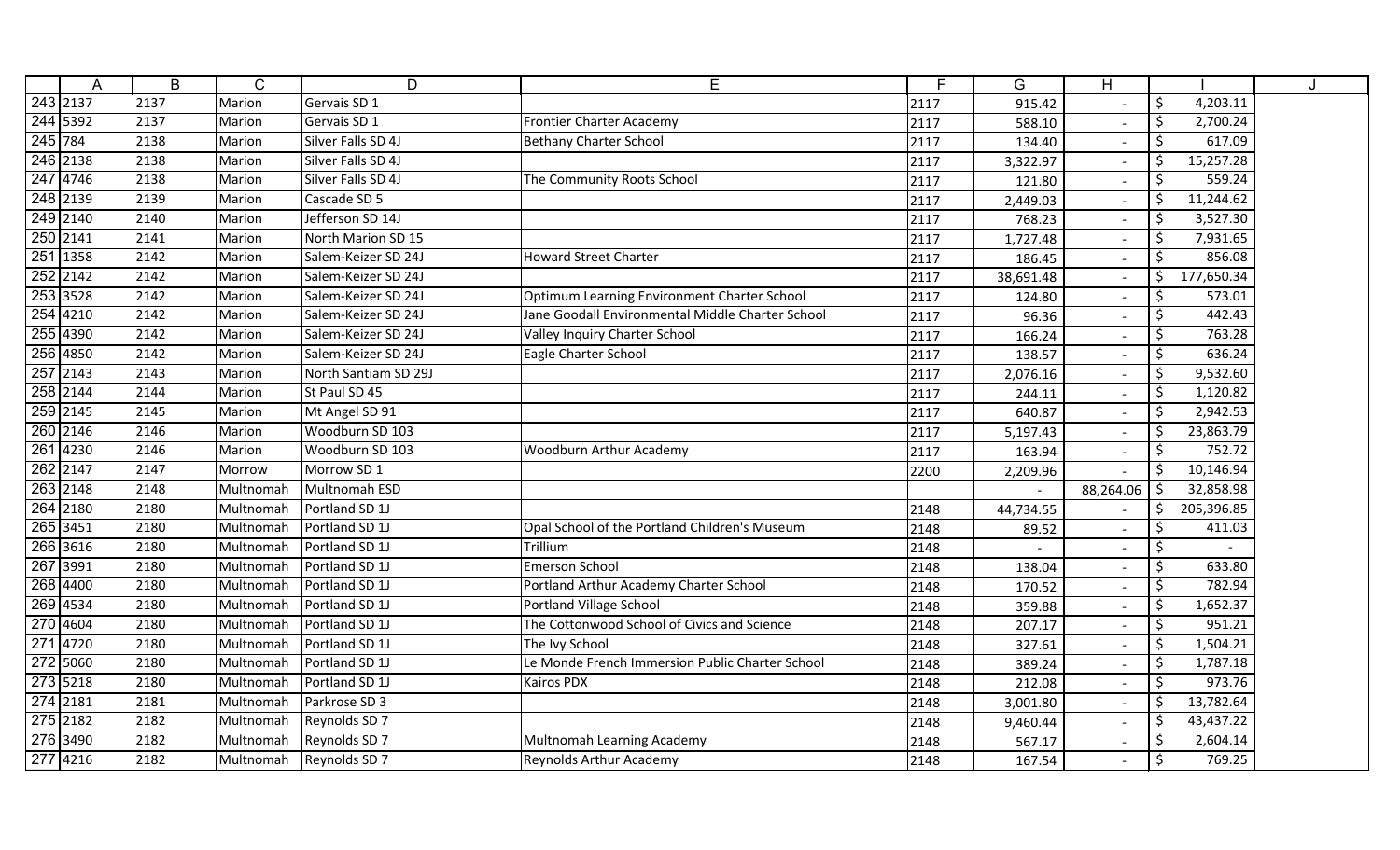| A        | B    | $\mathsf{C}$ | D                             | E                                         | E    | G         | H                        |               |           |  |
|----------|------|--------------|-------------------------------|-------------------------------------------|------|-----------|--------------------------|---------------|-----------|--|
| 278 4822 | 2182 | Multnomah    | Reynolds SD 7                 | Rockwood Preparatory Academy              | 2148 | 292.11    |                          | \$            | 1,341.21  |  |
| 279 2183 | 2183 | Multnomah    | Gresham-Barlow SD 10J         |                                           | 2148 | 10,262.10 |                          | \$            | 47,118.01 |  |
| 280 3553 | 2183 | Multnomah    | Gresham-Barlow SD 10J         | Center for Advanced Learning              | 2148 | 1.24      |                          | \$            | 5.69      |  |
| 281 4601 | 2183 | Multnomah    | Gresham-Barlow SD 10J         | <b>Gresham Arthur Academy</b>             | 2148 | 167.83    | $\overline{\phantom{a}}$ | \$            | 770.58    |  |
| 282 4667 | 2183 | Multnomah    | Gresham-Barlow SD 10J         | Lewis and Clark Montessori Charter School | 2148 | 353.51    | $\overline{\phantom{a}}$ | Ś.            | 1,623.13  |  |
| 283 4740 | 2183 | Multnomah    | Gresham-Barlow SD 10J         | Metro East Web Academy                    | 2148 | 794.79    | $\overline{\phantom{a}}$ | \$            | 3,649.25  |  |
| 284 2185 | 2185 | Multnomah    | Centennial SD 28J             |                                           | 2148 | 5,707.26  | $\overline{a}$           | \$            | 26,204.65 |  |
| 285 2186 | 2186 | Multnomah    | Corbett SD 39                 |                                           | 2148 | 1.99      |                          | \$            | 9.14      |  |
| 286 4592 | 2186 | Multnomah    | Corbett SD 39                 | Corbett School                            | 2148 | 1,077.19  | $\sim$                   | Ś.            | 4,945.87  |  |
| 287 2187 | 2187 | Multnomah    | David Douglas SD 40           |                                           | 2148 | 9,073.22  | $\sim$                   | \$            | 41,659.32 |  |
| 288 3580 | 2187 | Multnomah    | David Douglas SD 40           | <b>Arthur Academy</b>                     | 2148 | 158.15    | $\overline{\phantom{a}}$ | \$            | 726.14    |  |
| 289 2188 | 2188 | Multnomah    | Riverdale SD 51J              |                                           | 2148 | 549.11    | $\overline{\phantom{a}}$ | Ŝ.            | 2,521.22  |  |
| 290 2190 | 2190 | Polk         | Dallas SD 2                   |                                           | 2117 | 2,605.89  |                          | \$            | 11,964.84 |  |
| 291 3461 | 2190 | Polk         | Dallas SD 2                   | Luckiamute Valley Charter School          | 2117 | 186.48    |                          | \$            | 856.22    |  |
| 292 5298 | 2190 | Polk         | Dallas SD 2                   | <b>Dallas Community Charter</b>           | 2117 | 209.92    |                          | <sup>\$</sup> | 963.84    |  |
| 293 2191 | 2191 | Polk         | Central SD 13J                |                                           | 2117 | 2,935.70  |                          | \$            | 13,479.15 |  |
| 294 2192 | 2192 | Polk         | Perrydale SD 21               |                                           | 2117 | 301.78    |                          | \$            | 1,385.61  |  |
| 295 2193 | 2193 | Polk         | Falls City SD 57              |                                           | 2117 | 166.36    | $\overline{\phantom{a}}$ | \$            | 763.84    |  |
| 296 2195 | 2195 | Sherman      | <b>Sherman County SD</b>      |                                           | 2004 | 230.12    | $\overline{\phantom{a}}$ | \$            | 1,056.59  |  |
| 297 2197 | 2197 | Tillamook    | Tillamook SD 9                |                                           | 2230 | 2,047.50  |                          | \$            | 9,401.01  |  |
| 298 2198 | 2198 | Tillamook    | Neah-Kah-Nie SD 56            |                                           | 2230 | 700.37    | $\overline{\phantom{a}}$ | \$            | 3,215.72  |  |
| 299 2199 | 2199 | Tillamook    | Nestucca Valley SD 101J       |                                           | 2230 | 445.90    |                          | $\zeta$       | 2,047.33  |  |
| 300 2200 | 2200 | Umatilla     | InterMountain ESD             |                                           |      |           | 24,305.22                | \$            | 9,048.36  |  |
| 301 2201 | 2201 | Umatilla     | Helix SD 1                    |                                           | 2200 | 160.64    | $\sim$                   | \$            | 737.57    |  |
| 302 2202 | 2202 | Umatilla     | Pilot Rock SD 2               |                                           | 2200 | 275.89    | $\sim$                   | \$            | 1,266.74  |  |
| 303 2203 | 2203 | Umatilla     | Echo SD 5                     |                                           | 2200 | 286.48    | $\overline{\phantom{a}}$ | \$            | 1,315.36  |  |
| 304 2204 | 2204 | Umatilla     | Umatilla SD 6R                |                                           | 2200 | 1,413.83  | $\sim$                   | \$            | 6,491.54  |  |
| 305 2205 | 2205 | Umatilla     | Milton-Freewater Unified SD 7 |                                           | 2200 | 1,634.62  | $\blacksquare$           | \$            | 7,505.29  |  |
| 306 2206 | 2206 | Umatilla     | Hermiston SD 8                |                                           | 2200 | 5,470.31  |                          | \$            | 25,116.70 |  |
| 307 2207 | 2207 | Umatilla     | Pendleton SD 16               |                                           | 2200 | 2,894.08  |                          | \$            | 13,288.05 |  |
| 308 4202 | 2207 | Umatilla     | Pendleton SD 16               | Nixyaawii Community School                | 2200 | 85.89     | $\sim$                   | \$            | 394.36    |  |
| 309 2208 | 2208 | Umatilla     | Athena-Weston SD 29RJ         |                                           | 2200 | 548.81    |                          | \$            | 2,519.84  |  |
| 310 2209 | 2209 | Umatilla     | Stanfield SD 61               |                                           | 2200 | 503.10    | $\overline{\phantom{a}}$ | \$            | 2,309.96  |  |
| 311 2210 | 2210 | Umatilla     | Ukiah SD 80R                  |                                           | 2200 | 27.69     |                          | \$            | 127.14    |  |
| 312 2212 | 2212 | Union        | La Grande SD 1                |                                           | 2200 | 2,157.95  |                          | \$            | 9,908.14  |  |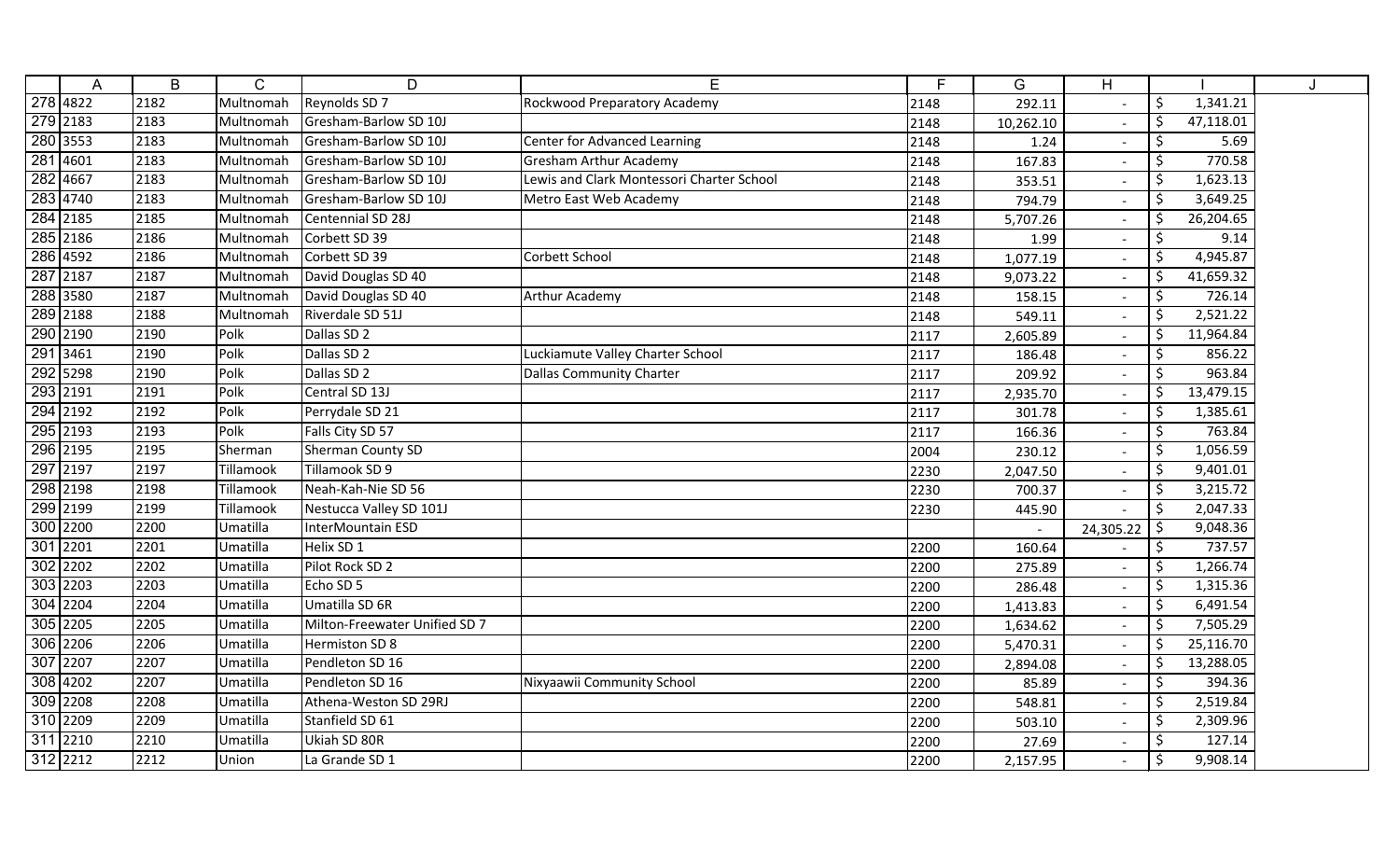| A                     | B    | Ć          | D                       | E                                                            | F    | G         | H                        |                    |            |  |
|-----------------------|------|------------|-------------------------|--------------------------------------------------------------|------|-----------|--------------------------|--------------------|------------|--|
| 313 2213              | 2213 | Union      | Union SD 5              |                                                              | 2200 | 367.15    |                          | $\zeta$            | 1,685.75   |  |
| 314 2214              | 2214 | Union      | North Powder SD 8J      |                                                              | 2200 | 8.71      |                          | $\ddot{\varsigma}$ | 39.99      |  |
| 315 3365              | 2214 | Union      | North Powder SD 8J      | North Powder Charter School                                  | 2200 | 242.18    | $\overline{\phantom{a}}$ | $\ddot{\phi}$      | 1,111.96   |  |
| 316 1079              | 2215 | Union      | Imbler SD 11            | <b>Imbler Charter School</b>                                 | 2200 | 277.34    | $\overline{\phantom{a}}$ | \$                 | 1,273.40   |  |
| 317 2215              | 2215 | Union      | Imbler SD 11            |                                                              | 2200 | 13.72     | $\overline{\phantom{a}}$ | \$                 | 62.99      |  |
| $318$ <sub>2216</sub> | 2216 | Union      | Cove SD 15              |                                                              | 2200 | 43.43     | $\overline{\phantom{a}}$ | \$                 | 199.41     |  |
| 319 3434              | 2216 | Union      | Cove SD 15              | Cove Charter School                                          | 2200 | 253.52    | $\overline{\phantom{a}}$ | \$                 | 1,164.03   |  |
| 320 2217              | 2217 | Union      | Elgin SD 23             |                                                              | 2200 | 410.76    |                          | $\zeta$            | 1,885.99   |  |
| 321 2218              | 2218 | Wallowa    | Region 18 ESD           |                                                              |      |           | 829.27                   | \$                 | 308.72     |  |
| 322 1087              | 2219 | Wallowa    | Joseph SD 6             | Joseph Charter School                                        | 2218 | 264.22    |                          | $\ddot{\phi}$      | 1,213.16   |  |
| 323 2219              | 2219 | Wallowa    | Joseph SD 6             |                                                              | 2218 | 6.85      | $\blacksquare$           | \$                 | 31.45      |  |
| 324 2220              | 2220 | Wallowa    | Wallowa SD 12           |                                                              | 2218 | 185.97    | $\sim$                   | \$                 | 853.87     |  |
| 325 2221              | 2221 | Wallowa    | Enterprise SD 21        |                                                              | 2218 | 369.23    | $\overline{\phantom{a}}$ | \$                 | 1,695.30   |  |
| 326 2222              | 2222 | Wallowa    | Troy SD 54              |                                                              | 2218 | 3.00      |                          | \$                 | 13.77      |  |
| 327 2223              | 2223 | Wasco      | Columbia Gorge ESD      |                                                              |      |           | 7,083.90                 | -\$                | 2,637.20   |  |
| 328 2225              | 2225 | Wasco      | South Wasco County SD 1 |                                                              | 2223 | 233.45    |                          | \$                 | 1,071.88   |  |
| 329 2229              | 2229 | Wasco      | Dufur SD 29             |                                                              | 2223 | 340.25    |                          | \$                 | 1,562.24   |  |
| 330 2230              | 2230 | Washington | Northwest Regional ESD  |                                                              |      |           | 96,647.25                | \$                 | 35,979.88  |  |
| 331 2239              | 2239 | Washington | Hillsboro SD 1J         |                                                              | 2230 | 18,800.36 | $\overline{\phantom{a}}$ | \$                 | 86,321.08  |  |
| 332 4206              | 2239 | Washington | Hillsboro SD 1J         | City View Charter School                                     | 2230 | 245.52    | $\overline{\phantom{a}}$ | \$                 | 1,127.29   |  |
| 333 2240              | 2240 | Washington | Banks SD 13             |                                                              | 2230 | 1,050.34  | $\mathbf{L}$             | $\zeta$            | 4,822.59   |  |
| $334$ 2241            | 2241 | Washington | Forest Grove SD 15      |                                                              | 2230 | 5,517.99  | $\blacksquare$           | \$                 | 25,335.62  |  |
| 335 4595              | 2241 | Washington | Forest Grove SD 15      | <b>Forest Grove Community School</b>                         | 2230 | 201.96    | $\overline{\phantom{a}}$ | $\ddot{\varsigma}$ | 927.29     |  |
| 336 2242              | 2242 | Washington | Tigard-Tualatin SD 23J  |                                                              | 2230 | 11,479.64 | $\overline{\phantom{a}}$ | \$                 | 52,708.29  |  |
| 337 3579              | 2242 | Washington | Tigard-Tualatin SD 23J  | Multi-sensory Instruction Teaching Children Hands-On (MITCH) | 2230 | 218.30    | $\overline{\phantom{a}}$ | $\ddot{\varsigma}$ | 1,002.32   |  |
| 338 2243              | 2243 | Washington | Beaverton SD 48J        |                                                              | 2230 | 38,560.58 | $\sim$                   | $\zeta$            | 177,049.32 |  |
| 339 4805              | 2243 | Washington | Beaverton SD 48J        | Arco Iris Spanish Immersion School                           | 2230 | 438.94    | $\blacksquare$           | $\ddot{\phi}$      | 2,015.37   |  |
| 340 4867              | 2243 | Washington | Beaverton SD 48J        | <b>Hope Chinese Charter School</b>                           | 2230 | 329.30    | $\overline{\phantom{a}}$ | $\ddot{\varsigma}$ | 1,511.97   |  |
| 341 2244              | 2244 | Washington | Sherwood SD 88J         |                                                              | 2230 | 4,619.39  |                          | $\ddot{\varsigma}$ | 21,209.74  |  |
| 342 4220              | 2244 | Washington | Sherwood SD 88J         | <b>Sherwood Charter School</b>                               | 2230 | 210.53    | $\overline{\phantom{a}}$ | \$                 | 966.64     |  |
| 343 2245              | 2245 | Washington | Gaston SD 511J          |                                                              | 2230 | 488.65    | $\overline{\phantom{a}}$ | \$                 | 2,243.62   |  |
| 344 2247              | 2247 | Wheeler    | Spray SD 1              |                                                              | 2004 | 51.22     | $\overline{\phantom{a}}$ | \$                 | 235.17     |  |
| 345 1205              | 2248 | Wheeler    | Fossil SD 21J           | <b>Fossil Charter School</b>                                 | 2004 | 1,335.44  | $\overline{\phantom{a}}$ | \$                 | 6,131.62   |  |
| 346 2248              | 2248 | Wheeler    | Fossil SD 21J           |                                                              | 2004 |           | $\overline{\phantom{a}}$ | \$                 |            |  |
| 347 2249              | 2249 | Wheeler    | Mitchell SD 55          |                                                              | 2004 | 38.36     |                          | $\ddot{\varsigma}$ | 176.13     |  |